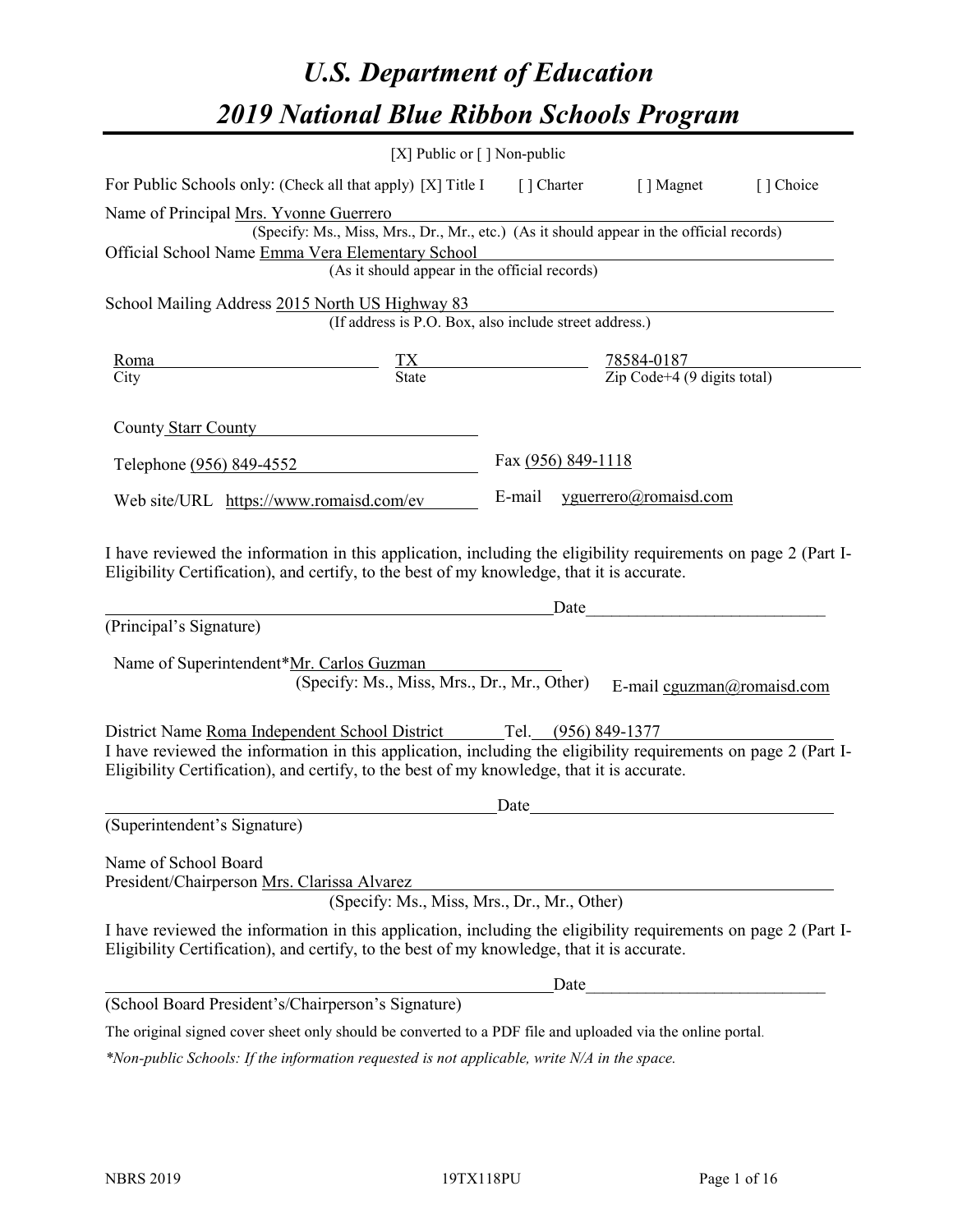The signatures on the first page of this application (cover page) certify that each of the statements below, concerning the school's eligibility and compliance with U.S. Department of Education and National Blue Ribbon Schools requirements, are true and correct.

1. All nominated public schools must meet the state's performance targets in reading (or English language arts) and mathematics and other academic indicators (i.e., attendance rate and graduation rate), for the all students group, including having participation rates of at least 95 percent using the most recent accountability results available for nomination.

2. To meet final eligibility, all nominated public schools must be certified by states prior to September 2019 in order to meet all eligibility requirements. Any status appeals must be resolved at least two weeks before the awards ceremony for the school to receive the award.

3. The school configuration includes one or more of grades K-12. Schools on the same campus with one principal, even a K-12 school, must apply as an entire school.

4. The school has been in existence for five full years, that is, from at least September 2013 and each tested grade must have been part of the school for the past three years.

5. The nominated school has not received the National Blue Ribbon Schools award in the past five years: 2014, 2015, 2016, 2017, or 2018.

6. The nominated school has no history of testing irregularities, nor have charges of irregularities been brought against the school at the time of nomination. If irregularities are later discovered and proven by the state, the U.S. Department of Education reserves the right to disqualify a school's application and/or rescind a school's award.

7. The nominated school has not been identified by the state as "persistently dangerous" within the last two years.

8. The nominated school or district is not refusing Office of Civil Rights (OCR) access to information necessary to investigate a civil rights complaint or to conduct a district-wide compliance review.

9. The OCR has not issued a violation letter of findings to the school district concluding that the nominated school or the district as a whole has violated one or more of the civil rights statutes. A violation letter of findings will not be considered outstanding if OCR has accepted a corrective action plan from the district to remedy the violation.

10. The U.S. Department of Justice does not have a pending suit alleging that the nominated school or the school district, as a whole, has violated one or more of the civil rights statutes or the Constitution's equal protection clause.

11. There are no findings of violations of the Individuals with Disabilities Education Act in a U.S. Department of Education monitoring report that apply to the school or school district in question; or if there are such findings, the state or district has corrected, or agreed to correct, the findings.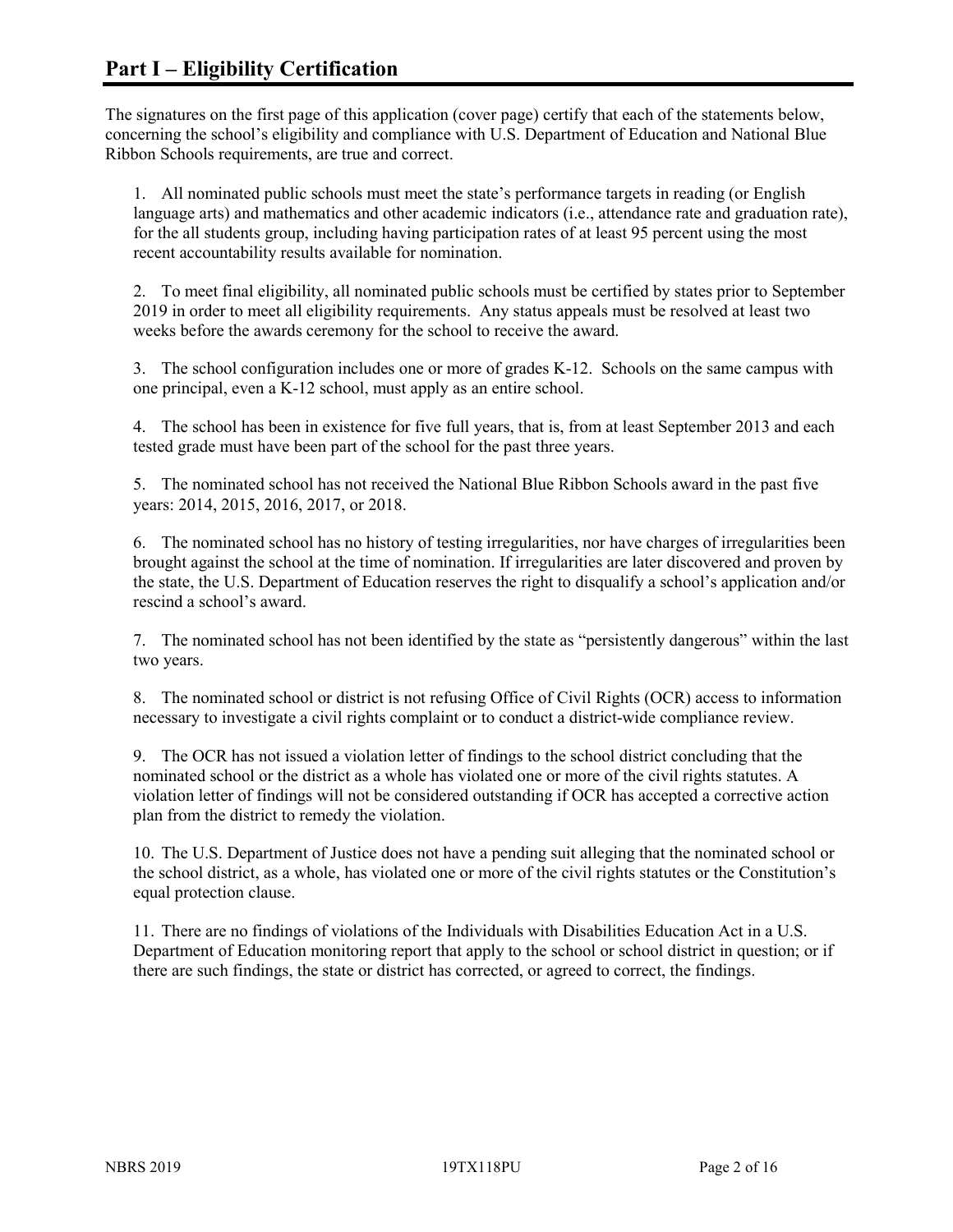#### **Data should be provided for the most recent school year (2018-2019) unless otherwise stated.**

#### **DISTRICT**

1. Number of schools in the district  $6$  Elementary schools (includes K-8) (per district designation): 2 Middle/Junior high schools 1 High schools 0 K-12 schools

9 TOTAL

**SCHOOL** (To be completed by all schools)

2. Category that best describes the area where the school is located:

[ ] Urban or large central city

[] Suburban

[X] Rural or small city/town

3. Number of students as of October 1, 2018 enrolled at each grade level or its equivalent in applying school:

| Grade                           | # of         | # of Females | <b>Grade Total</b> |
|---------------------------------|--------------|--------------|--------------------|
|                                 | <b>Males</b> |              |                    |
| <b>PreK</b>                     | 24           | 35           | 59                 |
| $\mathbf K$                     | 28           | 30           | 58                 |
| 1                               | 28           | 32           | 60                 |
| 2                               | 35           | 33           | 68                 |
| 3                               | 32           | 30           | 62                 |
| 4                               | 15           | 57           | 72                 |
| 5                               | 33           | 30           | 63                 |
| 6                               | 0            | $\theta$     | 0                  |
| 7                               | 0            | $\theta$     | 0                  |
| 8                               | 0            | 0            | 0                  |
| 9                               | 0            | $\theta$     | 0                  |
| 10                              | 0            | $\theta$     | 0                  |
| 11                              | 0            | 0            | 0                  |
| 12 or higher                    | 0            | $\theta$     | 0                  |
| <b>Total</b><br><b>Students</b> | 195          | 247          | 442                |

\*Schools that house PreK programs should count preschool students **only** if the school administration is responsible for the program.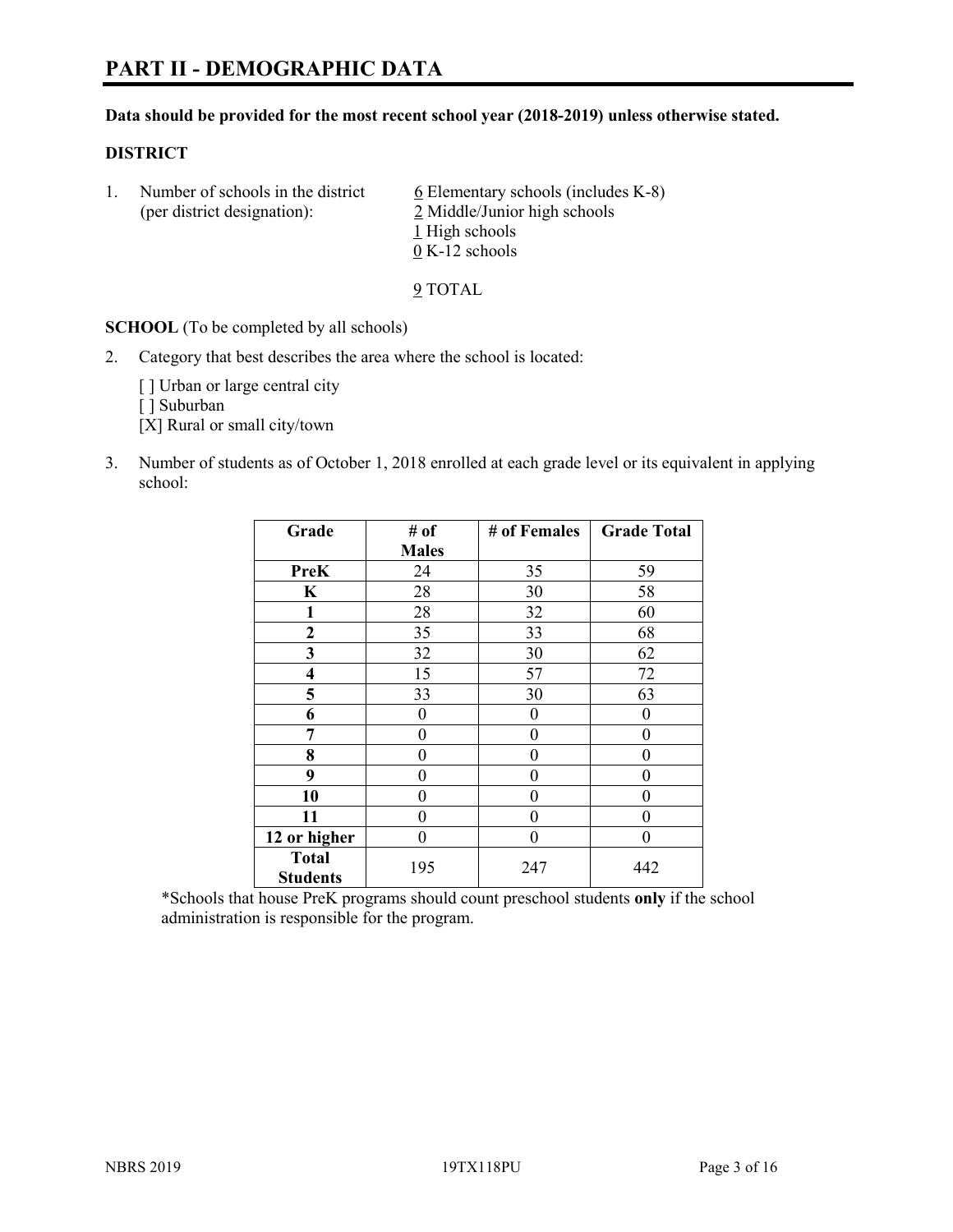- 4. Racial/ethnic composition of  $0\%$  American Indian or Alaska Native the school (if unknown, estimate): 0 % Asian 0 % Black or African American 100 % Hispanic or Latino  $\overline{0\%}$  Native Hawaiian or Other Pacific Islander 0 % White 0 % Two or more races
	- **100 % Total**

(Only these seven standard categories should be used to report the racial/ethnic composition of your school. The Final Guidance on Maintaining, Collecting, and Reporting Racial and Ethnic Data to the U.S. Department of Education published in the October 19, 2007 *Federal Register* provides definitions for each of the seven categories.)

5. Student turnover, or mobility rate, during the 2017 – 2018 school year: 7%

If the mobility rate is above 15%, please explain.

This rate should be calculated using the grid below. The answer to (6) is the mobility rate.

| <b>Steps For Determining Mobility Rate</b>    | Answer |
|-----------------------------------------------|--------|
| (1) Number of students who transferred to     |        |
| the school after October 1, 2017 until the    | 8      |
| end of the 2017-2018 school year              |        |
| (2) Number of students who transferred        |        |
| from the school after October 1, 2017 until   | 20     |
| the end of the 2017-2018 school year          |        |
| (3) Total of all transferred students [sum of | 28     |
| rows $(1)$ and $(2)$ ]                        |        |
| (4) Total number of students in the school as |        |
| of October 1, 2017                            | 418    |
| $(5)$ Total transferred students in row $(3)$ |        |
| divided by total students in row (4)          | 0.07   |
| $(6)$ Amount in row $(5)$ multiplied by 100   |        |

6. English Language Learners (ELL) in the school:  $95\%$ 

419 Total number ELL

Specify each non-English language represented in the school (separate languages by commas): **Spanish** 

7. Students eligible for free/reduced-priced meals: 88% Total number students who qualify: 389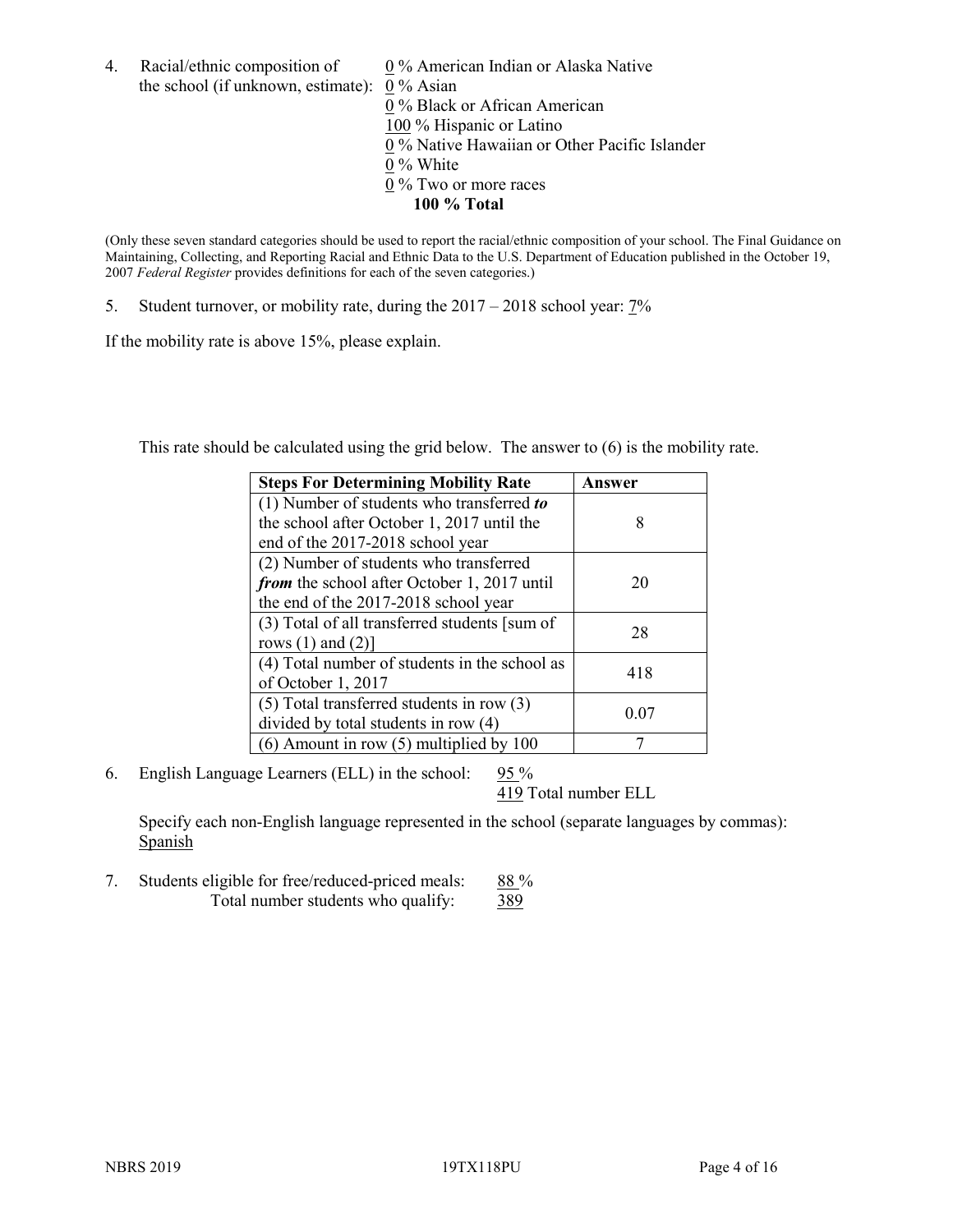31 Total number of students served

Indicate below the number of students with disabilities according to conditions designated in the Individuals with Disabilities Education Act. Do not add additional conditions. It is possible that students may be classified in more than one condition.

| 7 Autism                            | 0 Multiple Disabilities                 |
|-------------------------------------|-----------------------------------------|
| 0 Deafness                          | 0 Orthopedic Impairment                 |
| 0 Deaf-Blindness                    | 4 Other Health Impaired                 |
| $\underline{0}$ Developmental Delay | 4 Specific Learning Disability          |
| 0 Emotional Disturbance             | 14 Speech or Language Impairment        |
| 0 Hearing Impairment                | 0 Traumatic Brain Injury                |
| 2 Intellectual Disability           | 0 Visual Impairment Including Blindness |

- 9. Number of years the principal has been in her/his position at this school: 14
- 10. Use Full-Time Equivalents (FTEs), rounded to nearest whole numeral, to indicate the number of school staff in each of the categories below:

|                                                                                                                                                                                                                              | <b>Number of Staff</b>      |
|------------------------------------------------------------------------------------------------------------------------------------------------------------------------------------------------------------------------------|-----------------------------|
| Administrators                                                                                                                                                                                                               | $\mathcal{D}_{\mathcal{A}}$ |
| Classroom teachers including those<br>teaching high school specialty<br>subjects, e.g., third grade teacher,<br>history teacher, algebra teacher.                                                                            | 26                          |
| Resource teachers/specialists/coaches<br>e.g., reading specialist, science coach,<br>special education teacher, technology<br>specialist, art teacher, etc.                                                                  | 5                           |
| Paraprofessionals under the<br>supervision of a professional<br>supporting single, group, or classroom<br>students.                                                                                                          | 13                          |
| Student support personnel<br>e.g., school counselors, behavior<br>interventionists, mental/physical<br>health service providers,<br>psychologists, family engagement<br>liaisons, career/college attainment<br>coaches, etc. | $\mathfrak{D}$              |

11. Average student-classroom teacher ratio, that is, the number of students in the school divided by the FTE of classroom teachers, e.g.,  $22:1$  17:1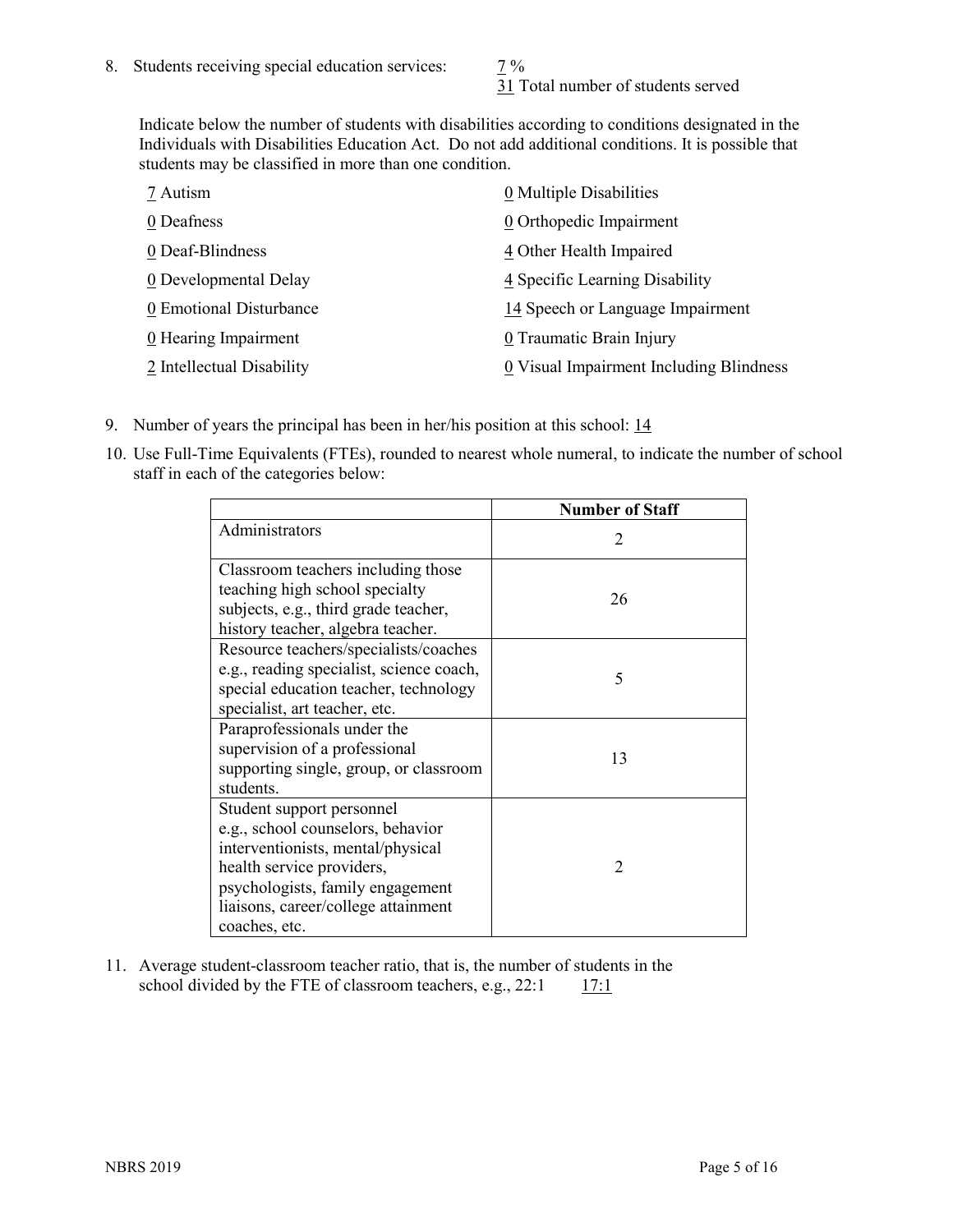12. Show daily student attendance rates. Only high schools need to supply yearly graduation rates.

| <b>Required Information</b> | 2017-2018 | 2016-2017 | 2015-2016 | 2014-2015 | 2013-2014 |
|-----------------------------|-----------|-----------|-----------|-----------|-----------|
| Daily student attendance    | 97%       | 96%       | 97%       | 96%       | 96%       |
| High school graduation rate | $0\%$     | $0\%$     | $0\%$     | $9\%$     | $0\%$     |

#### 13. **For high schools only, that is, schools ending in grade 12 or higher.**

Show percentages to indicate the post-secondary status of students who graduated in Spring 2018.

| <b>Post-Secondary Status</b>                  |       |
|-----------------------------------------------|-------|
| Graduating class size                         |       |
| Enrolled in a 4-year college or university    | $0\%$ |
| Enrolled in a community college               | 0%    |
| Enrolled in career/technical training program | 0%    |
| Found employment                              | 0%    |
| Joined the military or other public service   | 0%    |
| Other                                         | $0\%$ |

14. Indicate whether your school has previously received a National Blue Ribbon Schools award. Yes No X

If yes, select the year in which your school received the award.

15. In a couple of sentences, provide the school's mission or vision statement.

Emma Vera Elementary is committed to students' academic excellence by providing a dynamic instructional program that is conducive to learning and addresses all students' needs.

16. **For public schools only**, if the school is a magnet, charter, or choice school, explain how students are chosen to attend.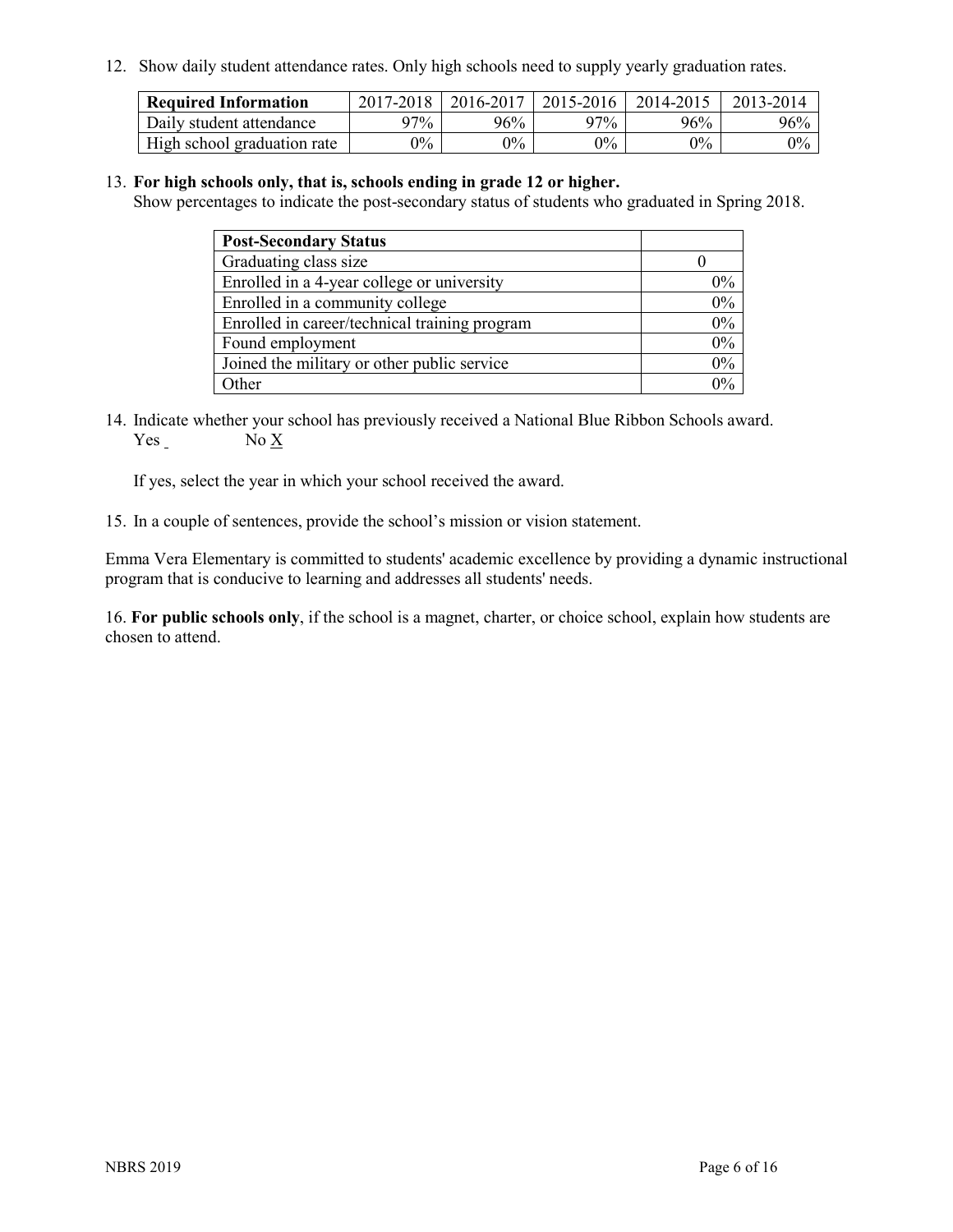# **PART III – SUMMARY**

Emma Vera Elementary is one of ten campuses that comprise the Roma Independent School District. It was named after a strong and dedicated woman who made it her life's goal to impact education in the area. Emma Vera served the Starr County area from 1935 to 1977. She supported the educational needs of her students as a teacher as well as the needs of her campus as a principal. Ms. Vera had a deep care for the students who passed through her classroom, campus, and for her staff as well. Her commitment to student excellence and her leadership contributions are what spoke to the hearts and minds of those charged with the task of choosing a name for this school, which was erected in 1994.

Roma is a historic community on the banks of the Rio Grande River. Emma Vera Elementary extends a mere 1.6 miles north of this natural boundary between Texas and Mexico. Roma's culture is derived from multicultural immigration. Currently, the total population is made up of 11, 425 residents of which 99.54 % are Hispanic or Latino, and more than 9, 000 residents speak Spanish. Of its residents, 20.56% are high school graduates,10.43% have some college education, 2.96% obtained an associate's degree, 8.31% have a bachelor's degree, and 2.62% obtained a graduate degree.

This area is not immune to barriers. Most of the students at Emma Vera Elementary are English Language Learners and come from a low socioeconomic status. The mobility rate is high due to seasonal migrant families in the community and family ties extending across the border into neighboring Mexico. While these barriers are present, Emma Vera Elementary does not use them as a possible excuse to foster low expectations for its students. On the contrary, these very same barriers cultivate a deep desire to rise above the normal standards and give students the best opportunity that can be offered.

High expectations are something that permeates at Emma Vera Elementary. Each child is seen through the eyes of someone who cares enough to believe that they will succeed in their classes, their lives, and their future. Emma Vera Elementary is a family consisting of administrators, teachers, and parents who will stop at nothing to embrace all students and guide them until achieving their highest potential. Everyone pulls together, thus making Emma Vera Elementary stronger. For it is by coming together that students' success is achieved. Everyone shares the same goal of fostering social, emotional, intellectual, and physical development of all students.

Emma Vera Elementary is committed to helping students develop in all aspects of their life. Programs that have been successful include daily read alouds. During these read alouds teachers explore social-emotional themes with their class. Discussion always follows read alouds, giving students the opportunity to express their feelings about topics being addressed. Besides read alouds, daily journal writing is also done with the purpose of students not only practicing their writing skills, but giving them the opportunity to freely express themselves. In addition, students complete weekly book reports, where students are free to choose any book of their choice. These reports serve a dual purpose. They provide students the opportunity to practice writing and help students make connections between their book and real life. Furthermore, monthly projects are also assigned to every student. The topics for these projects change from month to month. The topics covered are the following: My Favorite Literary Character, A Day in the Life of a Veteran, Making Ornaments Out of Recyclable Material, Science Fair, Presidents, The Universe, My Favorite Author, and All About Texas. Character education is also implemented at Emma Vera Elementary, in an effort to make sure that at a very young age all of the students learn about kindness, compassion, loyalty, responsibility, integrity, patriotism, self-respect, perseverance, and honesty. Aside from these practices, the students also participate in activities done through the physical education department. Some of these activities include an annual cross country meet, the Juanita Cantu Relays, the Breast Cancer Walkathon, the Autism Walk, the Red Ribbon Parade, and the Easter Egg Hunt. Students are also encouraged to join community sponsored clubs such as the swimming, softball, basketball, and baseball teams. Emma Vera Elementary also offers several programs students can join such as the University Interscholastic League (UIL) events, Battle of the Books competition, Robotics, Ballet Folklorico, and the Talent Show. Several celebrations take place during the year. These include Grandparents' Day, 16 de Septiembre, Halloween Parade, Open House, Christmas program, Storytime Day, Awards Assembly ceremonies, Cinco de Mayo, and Mother's Day.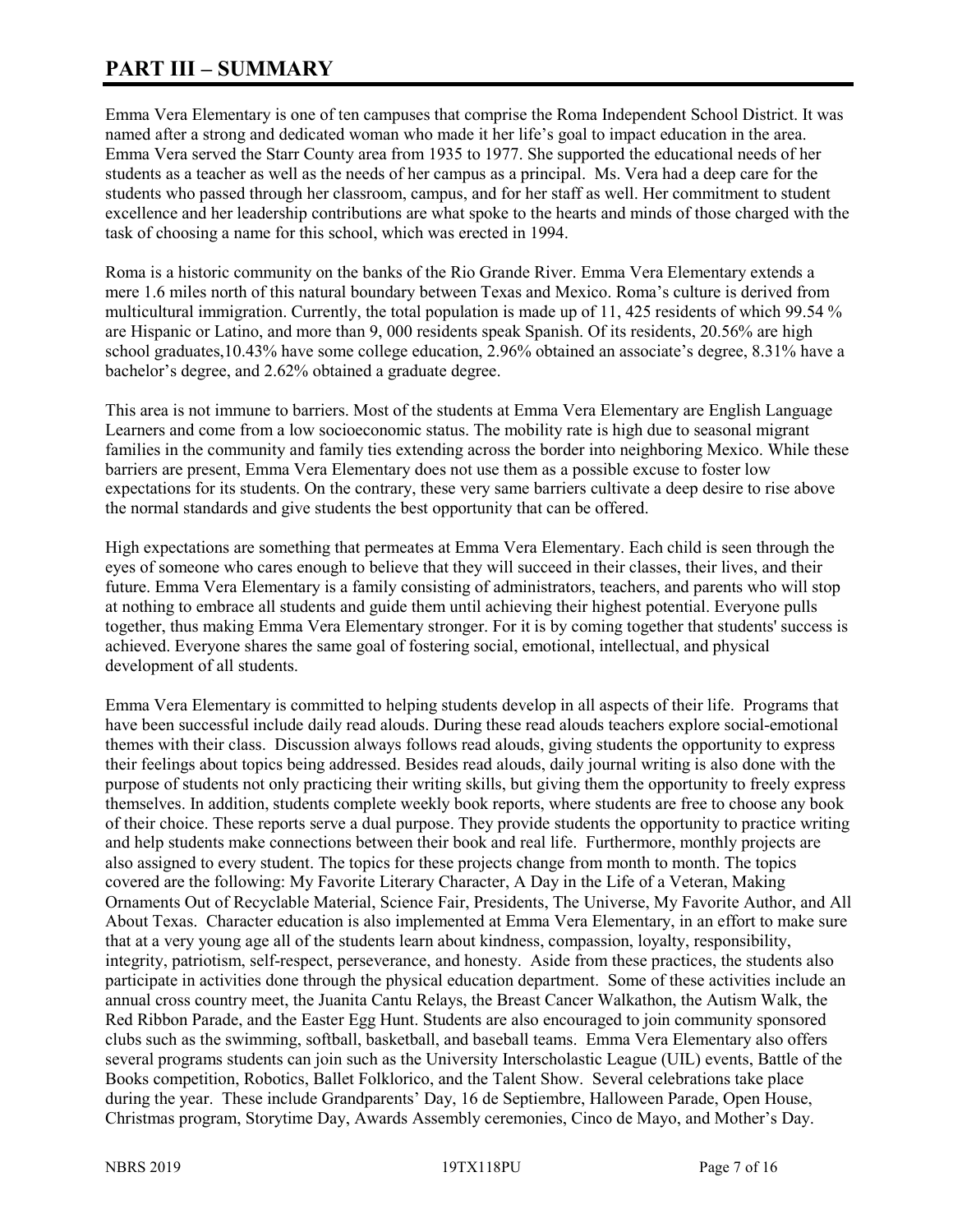Emma Vera Elementary has found success in this combination of approaches. The combination of all of the above-mentioned activities and events has contributed to the overall success of the students at Emma Vera Elementary. These have helped students develop academically, emotionally, physically, and culturally.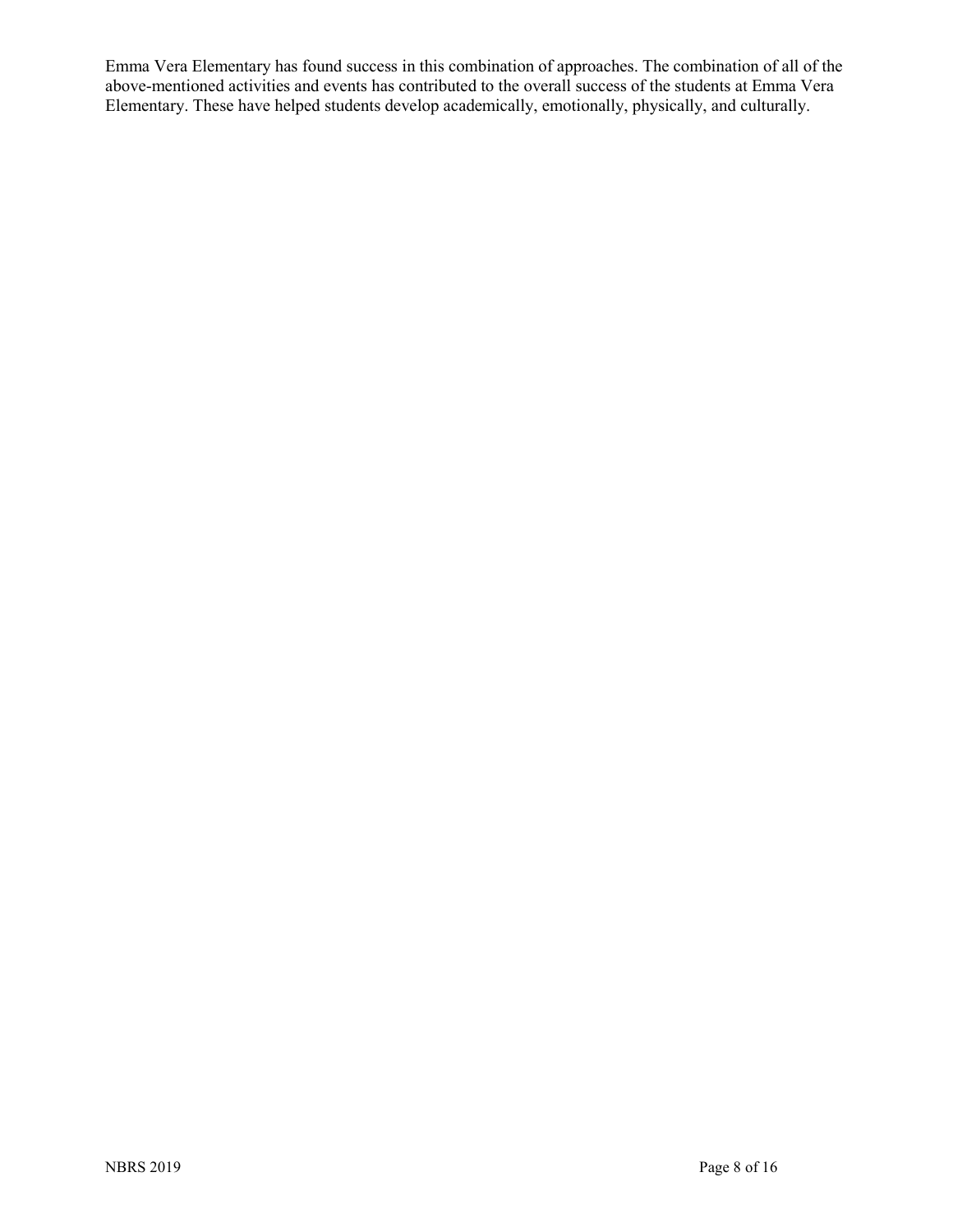# **1. Core Curriculum:**

# **1a. Reading/English language arts:**

The standards used to guide instruction at Emma Vera Elementary are based on the Texas Essential Knowledge and Skills (TEKS).The English language arts curriculum concentrates on developing fluent readers with the ability to analyze, make connections, interpret, and understand literary and informational texts. The balanced literacy approach has proven to be effective. Emma Vera Elementary chose this approach because it allows teachers to provide a combination of strategies that encompass the best of whole language and phonics and are beneficial to students with different learning needs. To enhance this approach, the following practices are done: Read Aloud, Guided Reading, Shared Reading, Independent Reading, Word Study, and Interactive Journals. The reading block is allotted 90 minutes. Within this time the teacher provides whole group, individual, and small group instruction and monitors literature circles. In grades pre-K through second, the focus is primarily beginning reading skills: Print Awareness, Phonemic Awareness, Phonics, Fluency, Vocabulary, and Comprehension. Teachers concentrate on students' reading fluency with vocabulary development and comprehension. Focusing on these areas has shown consistent academic growth among students and remarkable gains on the Texas English Language Proficiency Assessment System (TELPAS) and the State of Texas Assessment of Academic Readiness (STAAR) scores. Character Day, Read to Succeed, eBooks, Literacy Celebrations, Storybook Theater, Favorite Author Research Projects, and the Little Free Library are initiatives taken to promote reading among our students. Writing curriculum concentrates in providing instruction that enables students to compose clear written texts, with both organization and detail. Emma Vera Elementary chose the Process Writing Approach, which focuses on the process of composing texts. This approach is practiced by Emma Vera Elementary because it is TEKS-aligned, and enables students to brainstorm ideas, write rough drafts, and revise and edit those drafts. Students are required to participate in written activities that enhance writing techniques explained during the guided, shared, and independent writing. Daily Oral Language (DOL), journal writing, interactive journals, and warm up activities take place every day. These activities target areas such as sentence structure, punctuation, capitalization, spelling, and sequential order.

#### **1b. Mathematics:**

The mathematics curriculum focuses on procedural fluency, developing foundational skills, necessary in the use of math to solve problems in everyday life. The TEKS are supported by the district's resources to facilitate the delivery of high quality instruction for all students. Teachers work diligently to develop lessons geared toward student success. Procedural fluency activities are brief and include daily activities that are inviting, engaging, and repeatable. Pre-kindergarten through first grade students use chants to learn procedural fluency for addition and subtraction, along with open ended activities and math TEKS sorting cards. In grades second through fifth, students work on one-minute basic facts drills that build up from addition to multiplication problems and daily math warm ups. Foundational skills are developed through the use of speed drills, spiraling, manipulatives, centers, supplemental aids, and charts for problem solving strategies. Math interactive journals are used in order to provide a visual representation of skills and vocabulary terms. Acronyms are used in grades third through fifth to aid in the retention of mathematical vocabulary and formulas. Students also participate in role playing activities that help in understanding the connection between academic math and real life scenarios. Targeted areas include Number Sense and Operations, Algebraic Reasoning, Geometry, Measurement, Data Analysis, and Personal and Financial Literacy. Process standards are embedded in every lesson in order to enrich mathematical understanding. At the heart of all math instruction is the importance of demonstrating concrete examples before moving on to representational and more abstract examples. This curricular approach is standard practice and has been proven successful. In addition to this approach, best practices are at the core of all math instruction. Teaching on grade level is emphasized consistently. The student expectations are taught at the rigor that is expected.

#### **1c. Science:**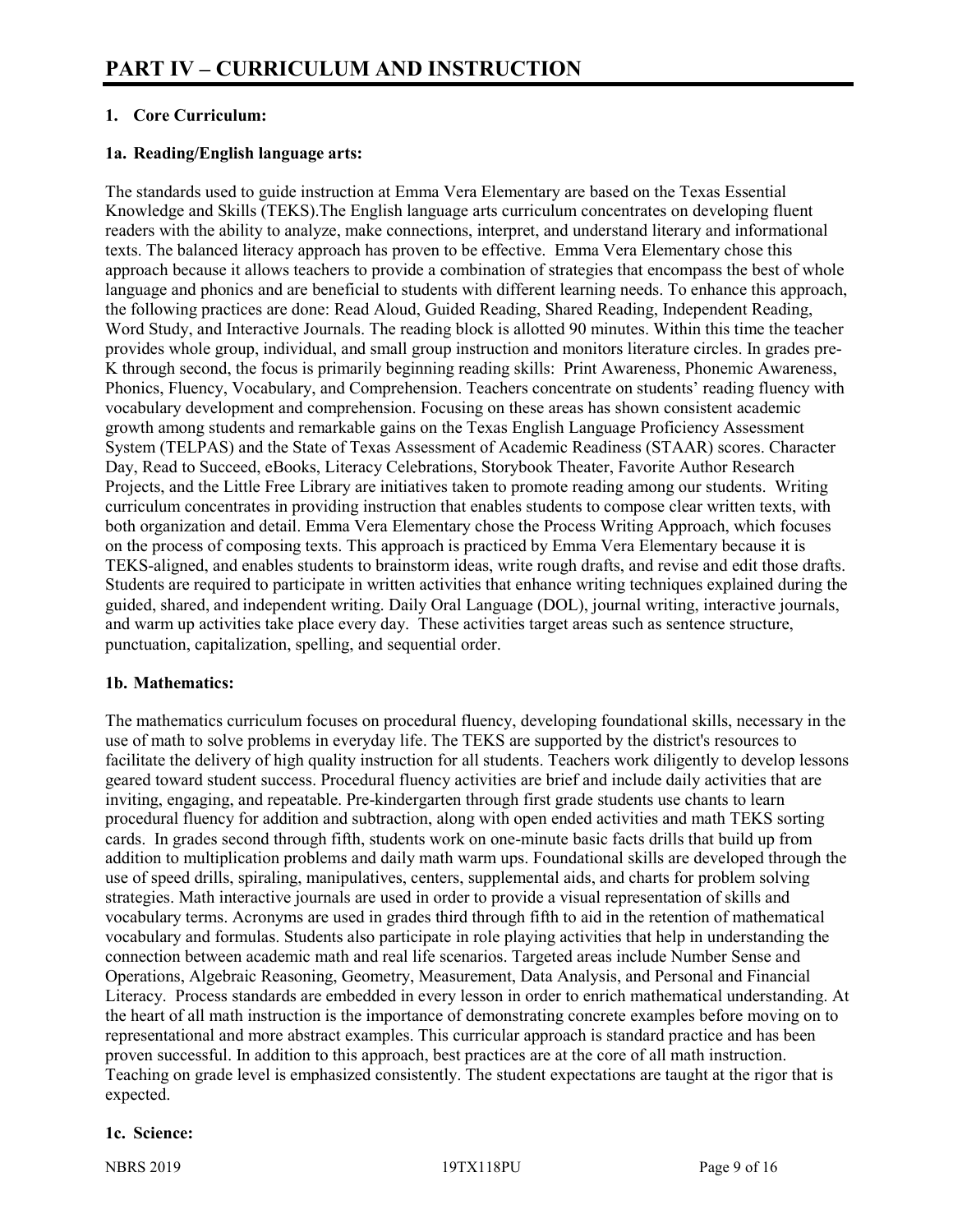Curriculum alignment is paramount to the success of students. Teachers continuously place time and effort in each and every Professional Learning Community meeting to ensure that what is being taught and what is being assessed in all areas including science, is aligned. All lessons and activities are purposely chosen with this end in mind. In addition to curriculum alignment, teachers use the science performance level descriptors to consistently guide their instruction and ensure that student understanding of these concepts is mastered. Science curriculum concentrates on facilitating mastery of the scientific process and science concepts. The main areas of focus for the science curriculum are Matter and Energy, Force, Motion and Energy, Earth and Space, and Organisms and Environments. Process standards (Scientific Investigation and Reasoning Skills) are embedded into all science lessons to foster the use of science as inquiry and scientific tools. An array of instructional activities is used by all grade levels. Interactive journals play an important part of these activities because it allows students to apply vocabulary terms in various ways: (visual and written). Students have field days in which they have the opportunity to analyze specific science skills by walking outside, observing, and using science tools, all while documenting information on their science journal. Hands on activities, science fairs, and favorite planet project are other instructional activities used at Emma Vera Elementary. Students in the fifth grade have a fully equipped science lab that consists of hands on activities aligned with lesson sheets. Students attend the lab daily. Teachers align the computer lessons with classroom instruction in order to facilitate student mastery. Digital videos for each science skill are available for each teacher. Science workshops are provided to both teachers and students. Elementary science specialists provide enhancing hands on activities to the students, while providing teachers with effective approaches.

#### **1d. Social studies/history/civic learning and engagement**

Prior to the start of the academic year, teachers meet by grade level and prepare curriculum guides and topic maps based on the TEKS. Each grade level determines the curricular sequence based on the readiness and supporting standards. Local assessments are also created for each six weeks. Because each grade level builds on the next, readiness standards are prioritized. The process standards are embedded throughout the curriculum and assessments. Social studies curriculum includes History, Geography, Culture, Government, Citizenship, Economics, and Technology and Society. In the district's adopted basal, every chapter's targeted reading skill, 21st century skill, and myStory Book writing activity is aligned to the Texas Essential Knowledge and Skills (TEKS) for English language arts. The social studies curriculum is set out to incorporate maps, writing, reading, video, and online geographic applications to engage learners of every learning preference. Students are required to participate in practices that encourage them to become responsible citizens and demonstrate respect for their country. This curricular approach brings awareness to cultural diversity while encompassing understanding of academic content. Small group activities range from mapping, graphing and role playing, to read alouds and analyzing primary sources. Innovative hands-on activities are generated for each chapter. Engaging leveled readers that tie directly to chapter topics are available in print and digital formats. Students are required to report on the leveled reader for the week by developing a word web to list important events and facts. Year round projects such as Favorite President Project, daily recital of pledge of allegiance / Texas pledge, cultural celebrations, field trips, guest speakers, mock voting for presidential and local elections, and the use of social studies tools are used to reinforce concepts. The librarian incorporates biographies, provides newspapers with current events, and other reference material to make learning relevant. All instruction and activities are TEKS aligned and varied to engage all learners.

#### **1e. For secondary schools:**

#### **1f. For schools that offer preschool for three- and four-year old students:**

The pre-kindergarten curriculum consists of guidelines aligned with the district's kindergarten Texas Essential Knowledge and Skills (TEKS). These guidelines offer support to successfully prepare students for kindergarten. Engaging student centered activities expose students to phonemic awareness, foundational math skills, and the development of fine motor skills. The correlation of activities provides a vital foundation along with promoting school readiness. The merging of these skills form the building blocks that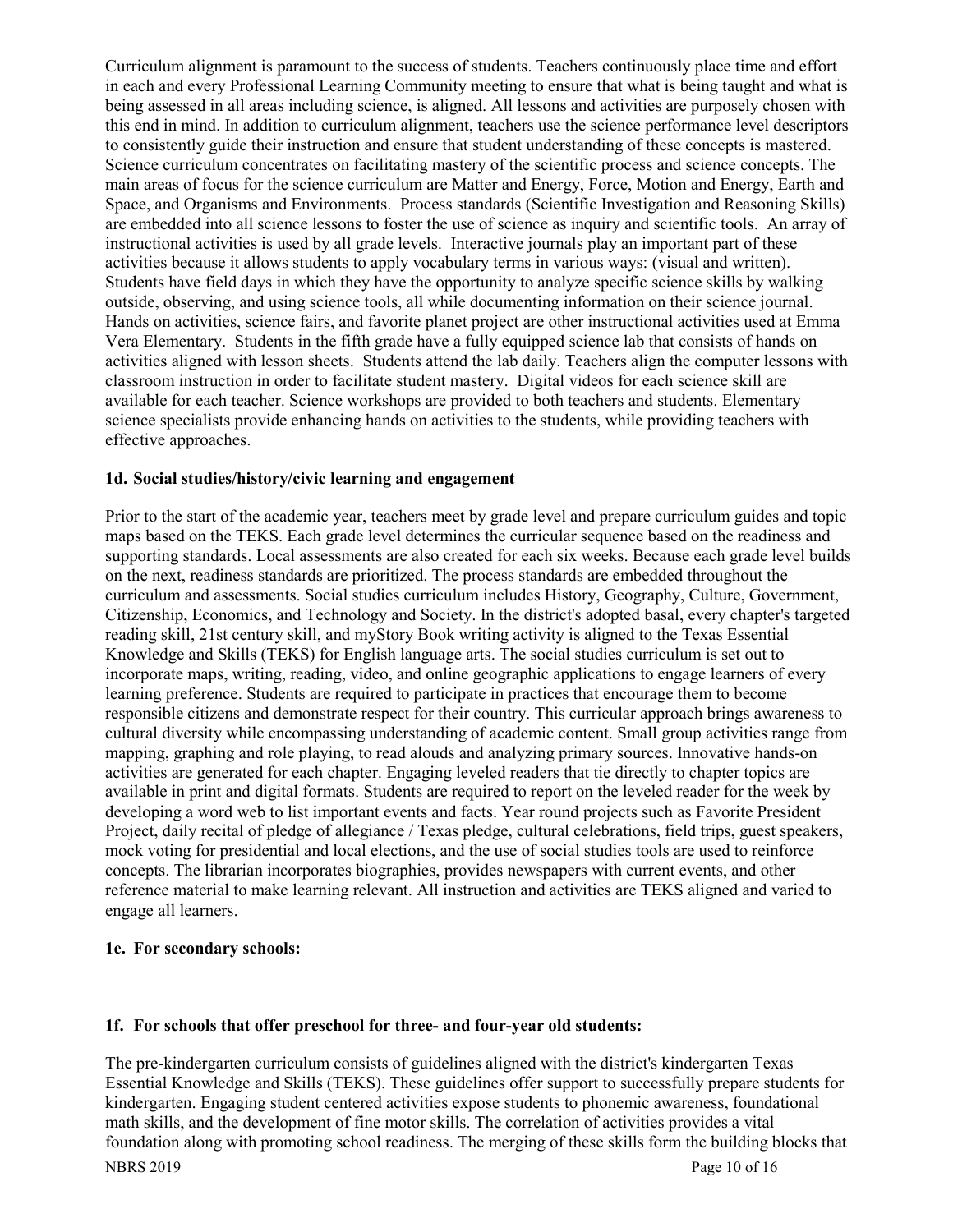students will be required to master in future grades. The guidelines concentrate on the following domains: Social-Emotional, Language and Communication, Emergent Literacy-Reading and Writing, Mathematics, Science, Social Studies, Physical Development, Fine Arts, and Technology. Formal and informal assessments measure young children's literacy and language skills. This identifies students who might be experiencing learning difficulties and allows for early intervention to take place.

# **2. Other Curriculum Areas:**

The fine arts curriculum is based on the Texas Essential Knowledge and Skills (TEKS). The purpose is to provide students in pre-kindergarten through fifth grade with instructional activities that will promote freedom of expression, appreciation of culture, arts, music, and creativity, while promoting both reflective and critical thinking skills. The fine arts curriculum in Emma Vera Elementary aligns with the TEKS by having students participate in activities that enrich their creativity and critical thinking skills. It also provides students with the opportunity to express themselves. These TEKS and student expectations are fostered through reading/writing activities which increase students' academic achievement, higher-order thinking, communication and collaboration skills while developing a student's intellect. Once a week, all students are encouraged to use molding clay, colored pencils, finger paint, tempera, wax colors, acrylic paint, etc. to create varied projects. Students in fourth and fifth grade are encouraged to participate in Art Smart, an event that is part of the University Interscholastic League (UIL) Program. Students in Art Smart study the history, artist name, title, and art element of numerous art selections. The school's initiatives to promote this aspect of the curriculum include Pumpkin Story Book Decorating Contest, Art Walks, Green Christmas Ornament Decorating Contest, and trips to Painting with a Twist.

Music is used in all classrooms and is always encouraged. It is used to engage and motivate students. Emma Vera Elementary aligns the music curriculum to the TEKS by using chants and songs at least four times a week to teach content area concepts. The chants/songs include a variety of repetitions, beats, and rhythms which make it easy for students to learn skills and recall them at a future time. Music of all styles is used during cultural activities. During these celebrations, students' exposure to different styles of music encourages acceptance of diverse cultures while learning different music techniques.

Dance is not only used to promote student learning, but it is also used to boost student self-confidence. At least twice a week during instruction, dance steps to instructional songs are modeled by teacher and mimicked by students. The steps or gestures help young children develop knowledge, skill, and better understanding of the world. The dance movements provide the cognitive loop between ideas, problems, and outcomes/solutions. Emma Vera Elementary encourages dance by showcasing student participation in local talent shows, district promotional educational videos, and dance teams.

The theatre arts curriculum in Emma Vera Elementary promotes leadership, communication, and comprehension skills. Students in second through fifth grade are encouraged to participate in Story Telling. Once a week all students are encouraged to role play in order to promote learning in a fun and motivational manner when the following reading skills/genre are being introduced: sequence, cause/effect, inference, drama and poetry. Emma Vera Elementary initiatives also include student participation during Veteran's Day, Christmas Program Presentations, Dress Up as Your Favorite Character, and the Kinder Talk.

The Physical Education (P.E.), Health, and Nutrition Program at Emma Vera Elementary follows the state standards. The focus is to promote physical activity and social development to instill a healthy lifestyle. Campus initiatives include the Autism Walk, Cancer Walk, Juanita Cantu Relays, Jump Rope for Heart, Nutrition Week, and Health Awareness Week. Students in pre-kindergarten through fifth grade attend daily physical education classes. Along with promoting academics through physical activities, the physical education coach reinforces the importance of team building. Third through fifth grade students are assessed with Fitness Gram. The physical education coach assists in preparing the students for this assessment just as they do for any other content area exam.

NBRS 2019 Page 11 of 16 The technology curriculum in Emma Vera Elementary is aligned to the TEKS. The technology strands are embedded into daily instruction in all content areas. Concentration is placed on communication, research skills, digital innovation, basic technology operation and concepts. As part of the reading initiative, all pre-K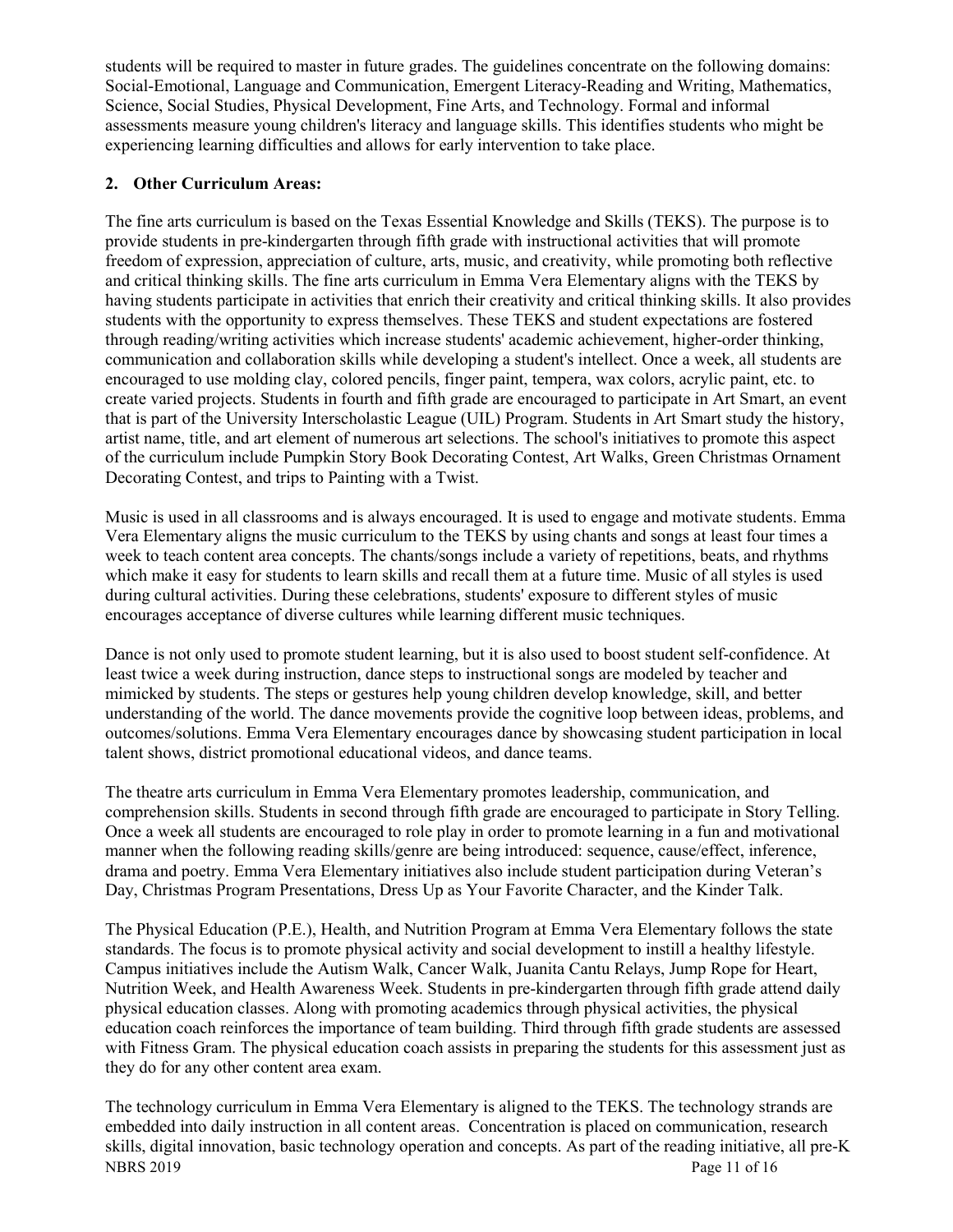and kindergarten classrooms are provided with Hatch Pads and iPads with educational applications that reinforce teachers' lessons. All classrooms are equipped with smart boards, document cameras, and computers. Students have the opportunity to create PowerPoint presentations, internet research activities, and online assessments to foster technology skills. First through fifth grade students attend the computer lab daily for 35 minutes. All content areas have digital resources that are whiteboard compatible available to enhance instruction. These resources allow students to actively engage with the content being taught. Campus initiatives include: Robotics Team, eBooks, and simulation models.

# **3. Special Populations:**

Emma Vera Elementary has high expectations for all students. Administrators work collaboratively with teachers to promote high levels of learning. Teachers meet during their weekly Professional Learning Community meetings to discuss effective strategies that have proven successful. Emma Vera Elementary uses graphic organizers, read naturally, choral/paired/silent reading, buddy reading, tutorials, and hands-on real life opportunities to enhance student learning.

In order to maintain high levels of achievement, students' growth is constantly monitored. The State of Texas of Academic Readiness (STAAR) assessment is administered every year. The STAAR data helps identify gaps in student performance. If the gap is significant, the staff works toward modifying instructional methods, interventions, and assessments. This assists in closing the achievement gaps, thus improving student mastery. Additionally, teacher observations, assessment data, progress reports, and computer scores are considered to determine the instructional path to gear students into academic success. Summative assessment data is analyzed, and areas that indicate low levels of achievement are flagged. This information is used to develop enrichment activities leading to student mastery.

Emma Vera Elementary also uses a multi-tiered approach called Response to Intervention (RtI) to assist in early identification and support of students with academic and behavior needs. This approach is available to all students. The RtI begins with Tier 1 where all students receive high-quality instruction and a universal screening that establishes both academic and behavior baselines. Tier 2 is initiated with students not making adequate progress in the regular classroom. These students are provided with more intense interventions to improve their learning. Progress continues to be monitored. If students continue to struggle, they are considered to scale up to Tier 3. If after extensive interventions students continue to experience learning difficulty, then they are considered for eligibility in Section 504, Dyslexia, or Special Education (Tier 4).

The use of technology motivates students to have powerful learning experiences. All classrooms at Emma Vera Elementary are equipped with hardware and software that enable students to have access to these resources. Teachers create classroom environments that encourage students to communicate, collaborate and acquire knowledge through technology. Teachers access interactive lessons that actively engage all learners and prepare them for college, future careers, and civic life.

Emma Vera Elementary provides English Language Learners (ELLs) with explicit vocabulary instruction and extended language support. Initiatives include visual support, word walls, picture dictionaries, labels, and cooperative grouping strategies. Linguistic instructional accommodations are provided to all ELL students. These are assigned on an individual basis and monitored for fidelity. This practice has been effective with ELL students.

Every student has diverse needs, experiences, and learning styles. Teachers improve student learning by developing and providing differentiated and personalized instruction. Emma Vera Elementary teachers proactively plan not only instruction but practices and assessments using a student-centered approach. Instruction and activities are created with students' interests and needs in mind. The student centered approach helps students feel at ease and less frustrated. It also allows them to gain an understanding of their own learning style. Content delivery includes songs, chants, and digital resources for the auditory and/or visual learner; hands-on activities, interactive journals and activities that require mobility are included to help the kinesthetic learner; picture cards and anchor charts are used for the visual learner.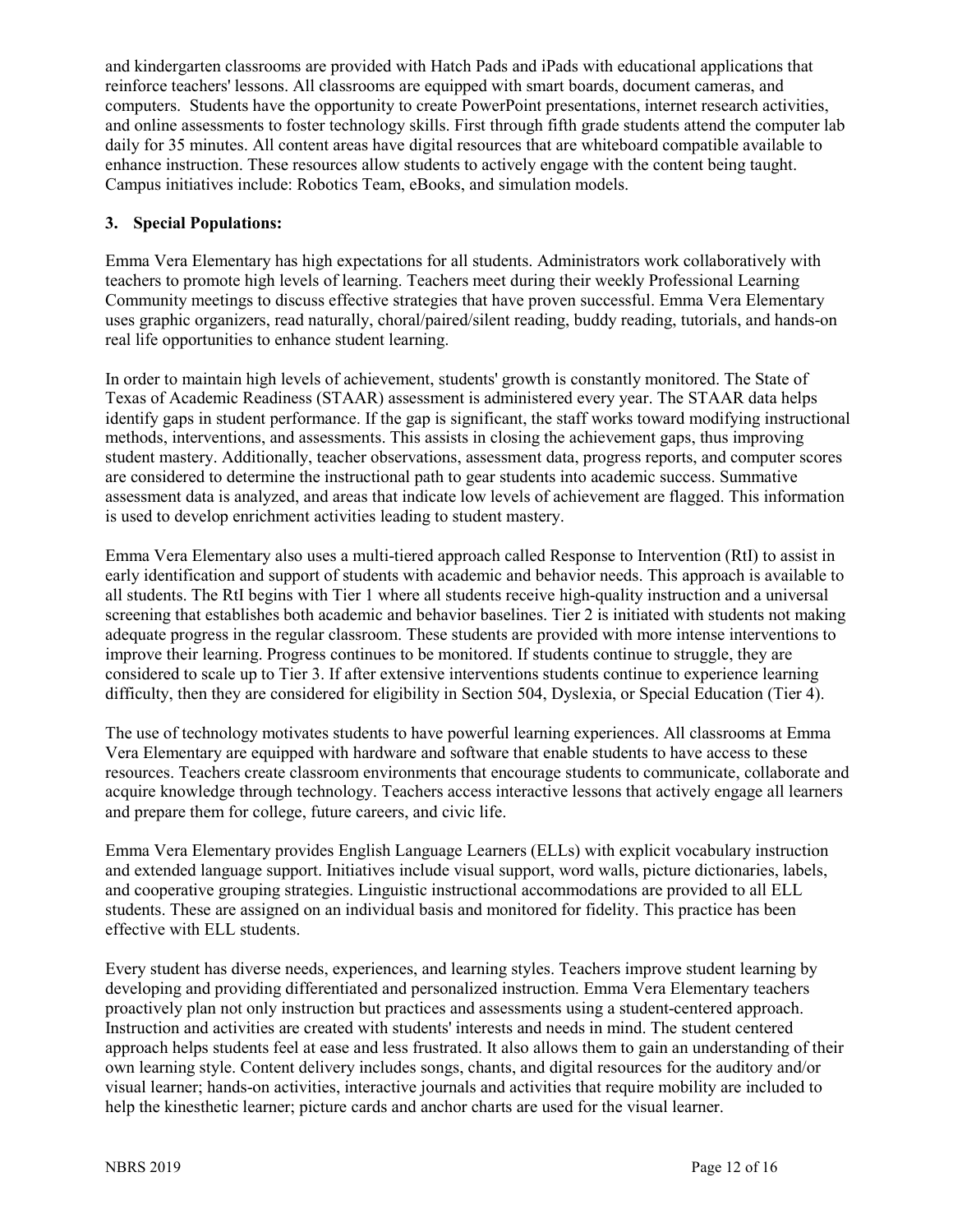# **1. School Climate/Culture:**

Emma Vera Elementary believes that creating a nurturing and positive environment is essential for the success of students and staff. The school makes sure its students and staff feel welcome, safe, empowered, and loved. This message starts from day one and is reinforced throughout the school year. Before the new school year starts, Emma Vera Elementary hosts pre-registration with the purpose of not only getting all necessary forms completed, but with the intention that parents, students and teachers meet beforehand. Parents are also given the opportunity to express any concern that they might have for the upcoming year. During this time teachers relate their classroom expectations about the new school year and emphasize the importance of parental involvement. This practice has proven effective in starting the year as smoothly as possible, for if the students and teachers feel at ease, learning can take place. The school also helps students who may not have the necessary resources to have a successful year, providing them with school supplies, uniforms, backpacks, etc. Motivational speakers are contracted throughout the year to motivate and encourage both students and teachers. Emma Vera Elementary celebrates all students' accomplishments. It celebrates identifiable achievements by providing motivational rewards to all students who have either met or exceeded an academic goal. Some of these rewards are given weekly, by six weeks, or by semester. These rewards include dances, snacks, educational games, principal rewards, certificates, and trophies.

Several activities take place to promote a positive environment. Character education is implemented, where character building activities that promote good citizenship such as honesty, responsibility, compassion, perseverance, loyalty, justice, self-reliance, self-discipline, integrity, and leadership skills are emphasized throughout the school year. In addition, all students attend guidance lessons that promote kindness, antibullying, friendship, and unity. Students participate in activities that promote safety, such as fire safety, bus safety, drug awareness and prevention, and healthy practices. These are done sporadically throughout the year and include make-and-take informational activities.

At the beginning of a new school year, Emma Vera Elementary welcomes its teachers by receiving them with a home cooked breakfast provided by administration and a motivational activity. Each teacher receives a welcome back teacher "survival" kit. This kit is meant to show appreciation and consists of essential supplies (pens, post-it notes, stapler), snacks, and motivational books. Throughout the school year teachers continue to receive unannounced tokens of appreciation. Emma Vera Elementary has an extremely low teacher turnover mainly because teachers feel comfortable, safe, and appreciated.

Having a positive environment is one of the factors that makes the students and staff at Emma Vera Elementary successful.

# **2. Engaging Families and Community:**

"It takes a village to raise a child" is a saying that Emma Vera Elementary takes to heart. The school believes that parental and community involvement plays an essential role in the success and well-being of its students. It is for this reason parents and community members are encouraged to take an active role in the school.

Established campus committees such as the Migrant Committee, the Language Proficiency Assessment Committee, and the District wide Educational Improvement Committee require parents and community members to take an active role. Their input and participation in these committees is of great value. It is as active members that both parents and community members can help the school in student success.

Emma Vera Elementary encourages parental involvement. Parents and community members are always welcome to volunteer in various school functions. Parents' eagerness to help out contributes to the success of Emma Vera Elementary. Parents are encouraged to attend events such as Meet the Teacher Night, Open House, and daily conferences to discuss students' progress, achievements, and learn ways that they can help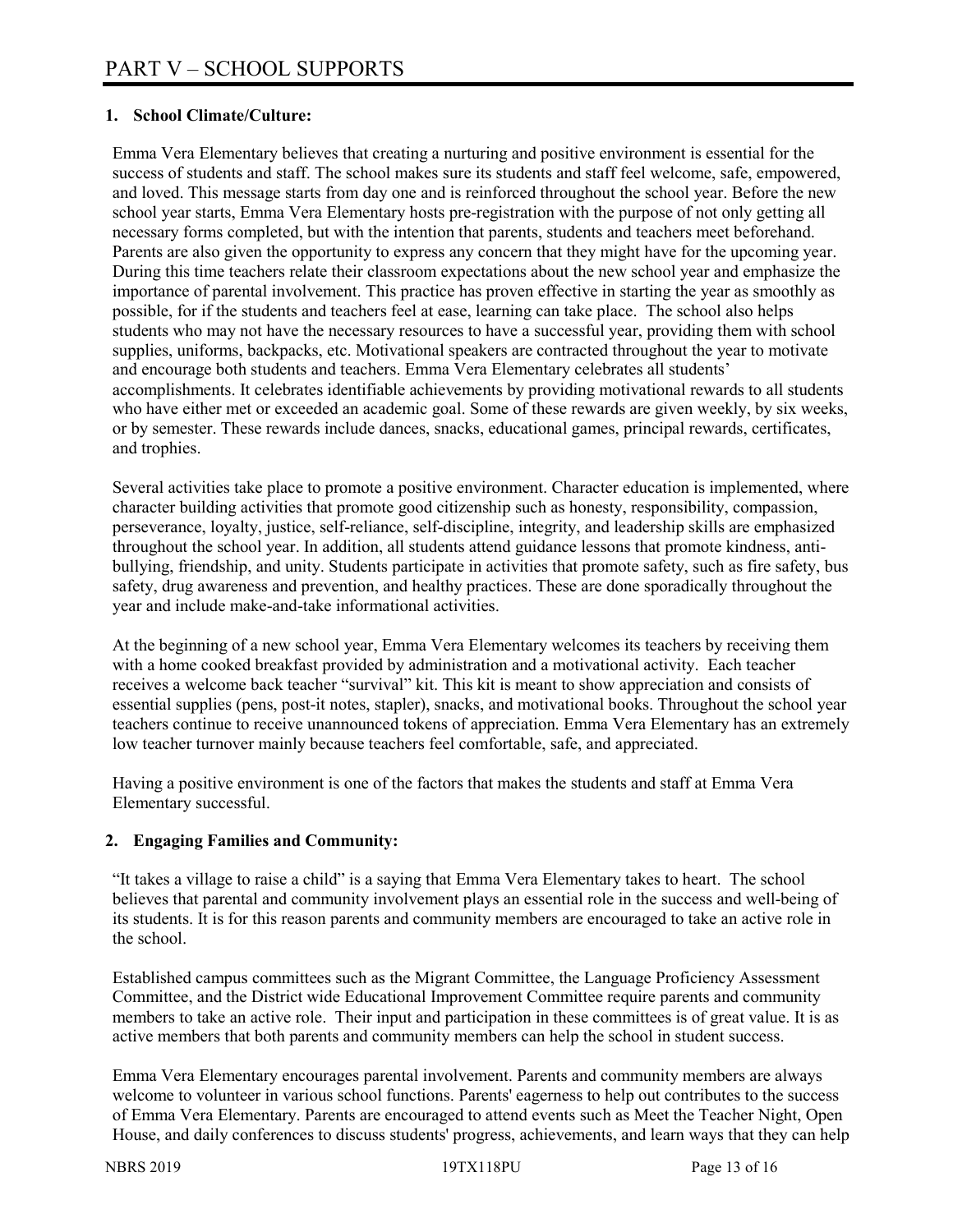their children at home. These countless hours of support are recognized during the End of Year Assembly.

Emma Vera Elementary hosts different activities throughout the school year where community members and parents are encouraged to participate. Some of these activities include the Welcome Back to School Bash, where businesses donate school supplies to children; Career Day, where different professionals talk about their career in an effort to educate the children about potential career options; Read Across America Celebration, where members of the community and parents are encouraged to read to the students, thus promoting the importance of being good readers. All of these events help students grow academically, socially, and culturally.

Communication with parents is of the utmost importance. It is of utmost importance that parents are informed of their child's academic progress and of upcoming events. Communication is provided in both English and Spanish and take place in the form of letters, memos, phone calls, face-to-face conferences, home visits, information posted on the campus webpage, parent portal, and social media. In addition to keeping parents informed about school activities and their children's progress and/or concerns, parental meetings are held every month. Each month a different topic is covered. Topics covered include school policies and procedures, special programs designed to help out children with specific needs, health, and technology.

It is through the help of school personnel, parents, and community members that student success is possible. Emma Vera Elementary is an advocate for parental and community involvement in the pursuit of student success.

## **3. Professional Development:**

Professional development at Emma Vera Elementary takes place with a clear goal in mind: it must directly or indirectly positively impact student learning and student achievement. Professional development is provided to campus administrators, classroom teachers, and support personnel.

Several professional development sessions take place before the first day of school. Administrators attend workshops that address assessment results, Texas Teacher Evaluation and Support System (T-TESS), Texas Essential Knowledge and Skills (TEKS) updates, research-based strategies, and curriculum alignment. These workshops guide campus administrators in deciding what approaches, teacher training, campus initiatives, and modifications need to take place to improve in all areas. Campus administrations also provide on-going training to all teachers.

Goal setting workshops consists of administrators and teachers setting up realistic and achievable goals for the new year. Teachers and administrators must ask themselves what they want students to achieve by the end of the year. These goals serve as a guide towards ensuring students' success. Goal setting has proven to be fundamental to the long-term success of Emma Vera Elementary. Staff development for teachers includes core area topics and updates. These workshops provide teachers with effective learning approaches that address and cover the TEKS.

Professional Learning Community (PLC) sessions also form part of the staff development taking place at Emma Vera Elementary. Every teacher is expected to contribute in these weekly sessions. These sessions allow teachers to share approaches and activities that have been effective in their classrooms. It also allows teachers to share concerns they might have. As a group, the committee comes up with possible solutions to address these concerns. As a result of theses PLC sessions, teachers walk out with tools that enhance student learning.

NBRS 2019 Page 14 of 16 Professional development that takes place during the school year is based on campus needs as highlighted by campus data. For example, if the campus feels that the students need to improve their writing scores, then a writing consultant will be hired to address this need. Professional development is meant to provide teachers with research based strategies to help strengthen students' reading comprehension, math, science, and writing skills. Professional development is provided to students as well. In these, presenters are asked to prepare workshops which are student-centered. This has proven to be very effective because students'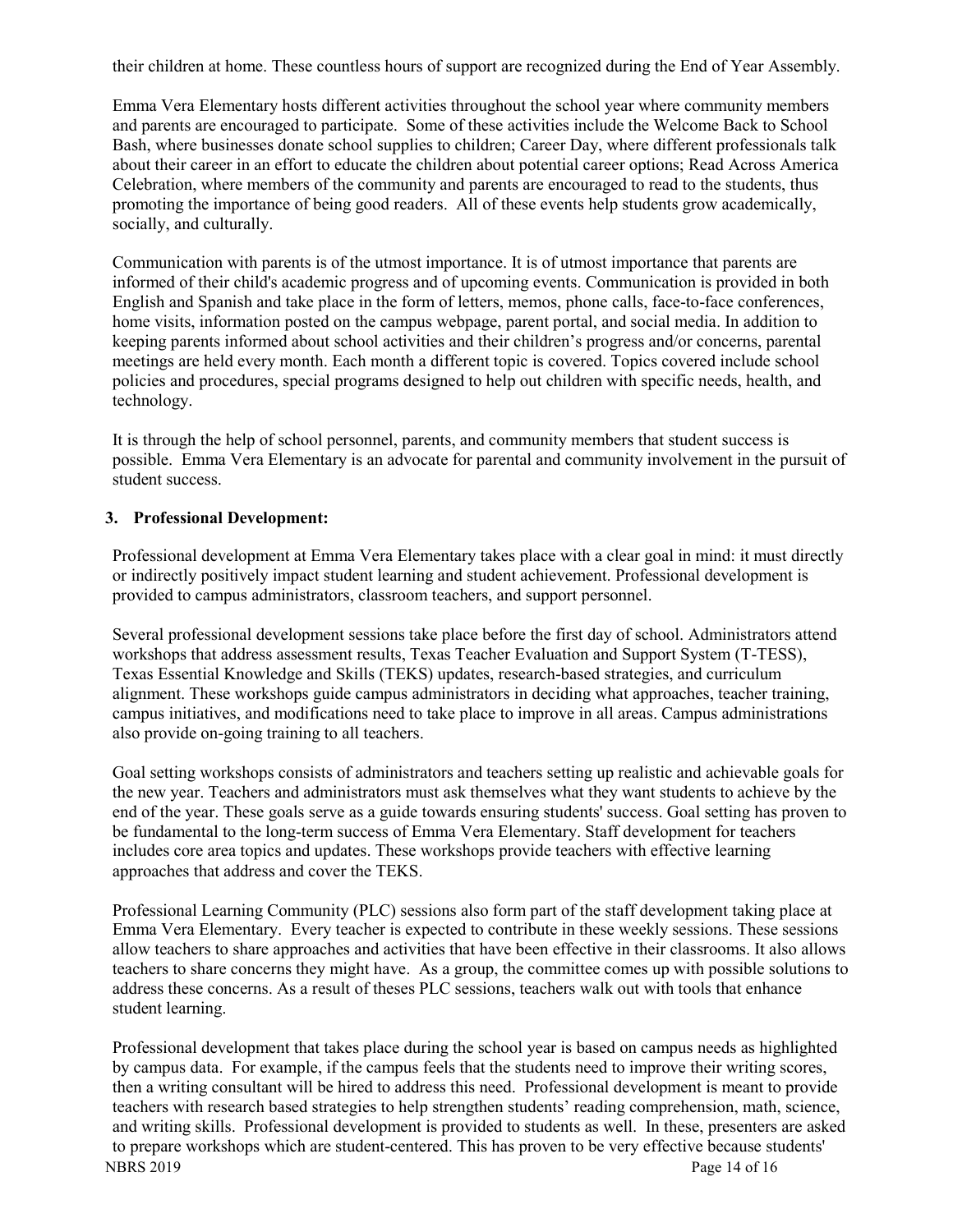activities are aligned with teachers' instructional approaches.

Whatever the campus needs assessment and campus data show is needed to improve on is what will be addressed during professional development at Emma Vera Elementary.

# **4. School Leadership:**

The leadership team at Emma Vera Elementary consists of the campus principal, assistant principal, counselor, and facilitator. As a team they share the same philosophy: "[Their] philosophy is to promote excellence and equity simultaneously to insure that all children can achieve at high levels. [They] supply clear, coherent guidance to all people in every role, including parents, to help children perform at grade level and beyond. [They] also celebrate by recognizing and rewarding achievements. In addition, [they] implement efforts for continuous improvement."

The campus principal's primary role is to serve as the campus leader, and as a true leader, she strongly believes in the capacity of her staff. The principal empowers her staff with the right to participate in instructional decisions. The principal takes an active role in providing an instructional program that focuses on meeting the needs of all students. As a leader, the principal assists in the professional needs of the staff by fostering team building practices.

The role of the assistant principal is to work beside the school principal and carry out the principal's administrative and educational decisions. The assistant principal oversees instructional decisions and ensures that they are implemented accordingly. She coordinates support programs such as 504/Dyslexia, Bilingual, and RtI, and makes sure that they are followed through appropriately in order to provide services to qualified students.

The counselor fosters the career and social/emotional development of students. Through group and/or individual lessons, counseling and guidance sessions, and events, the counselor promotes positive character traits and helps find social support through healthy peer relationships. The school counselor is also in charge of overseeing parental involvement. With the help of the entire administrative team, the topics that are addressed during the monthly parental meetings are discussed and approved.

The facilitator provides teachers with appropriate resources to deliver successful, high level instruction. Also, the facilitator ensures that teachers have accurate curriculum information with aligned resources. Any time teachers feel they need additional resources to facilitate their teaching or to help specific students, they address these concerns to the facilitator, who in turn, consults with the principal and assistant principal in order to fulfill the teacher's request.

Even though each campus leader at Emma Vera Elementary has a specific role, it is through collaboration that the campus succeeds. No leader works alone. Each member understands that the success of the school depends on everybody working together.